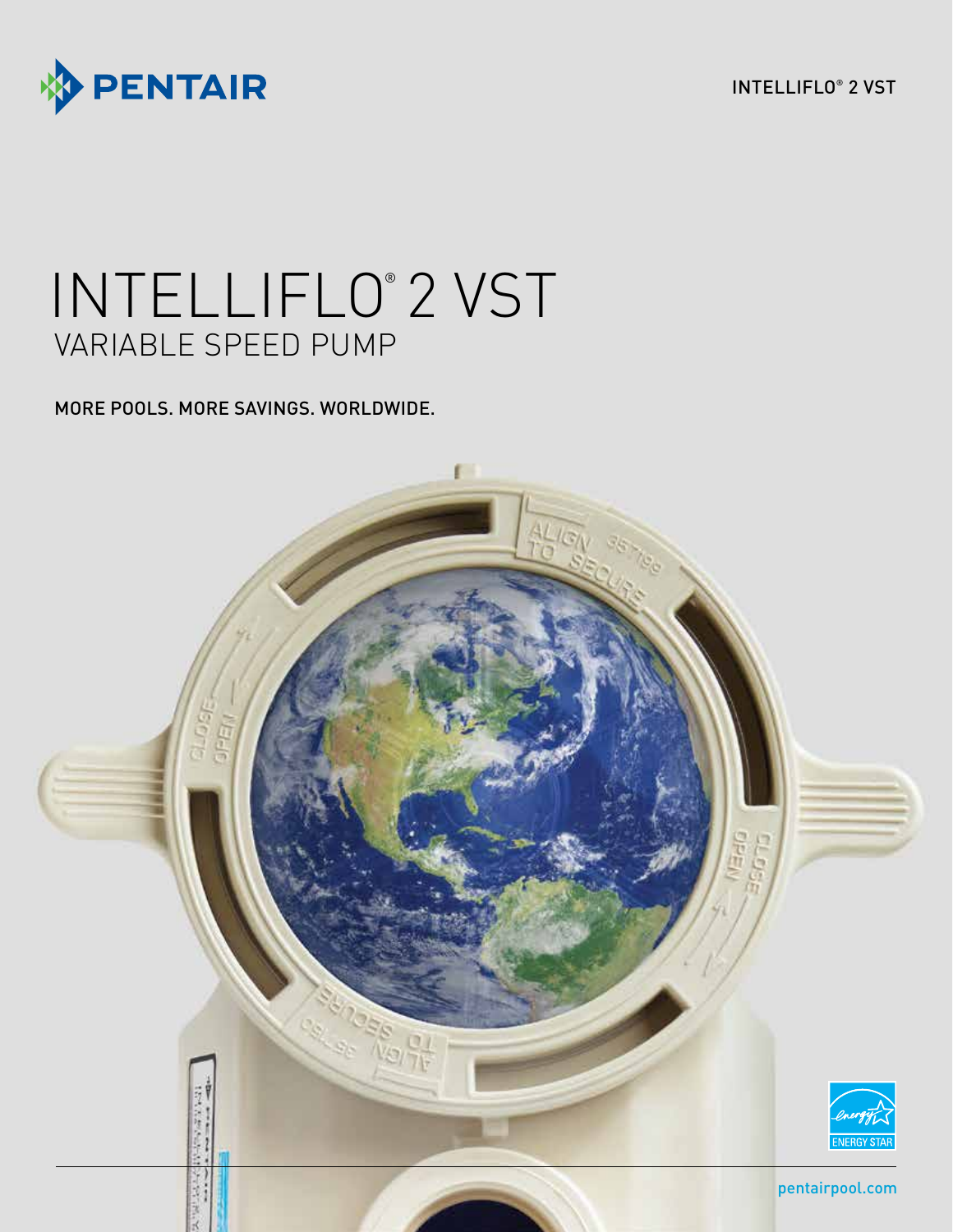

The new IntelliFlo® 2 VST Pump is part of the TradeGrade family of products—exclusively made for and sold by the world's most demanding pool professionals.



### **POTENTIAL SAVINGS WITH AN INTELLIFLO 2 VST PUMP**

| Energy cost per<br>kilowatt hour (kWh) | <b>Estimated IntelliFlo 2 VST pump</b><br>savings per year <sup>1</sup> | <b>Estimated IntelliFlo 2 VST pump</b><br>savings after five years <sup>1</sup> |
|----------------------------------------|-------------------------------------------------------------------------|---------------------------------------------------------------------------------|
| \$0.16                                 | up to \$1,500                                                           | up to \$7,500                                                                   |
| \$0.20                                 | up to \$1,800                                                           | up to \$9,000                                                                   |
| \$0.30                                 | up to \$2,700                                                           | up to \$13,500                                                                  |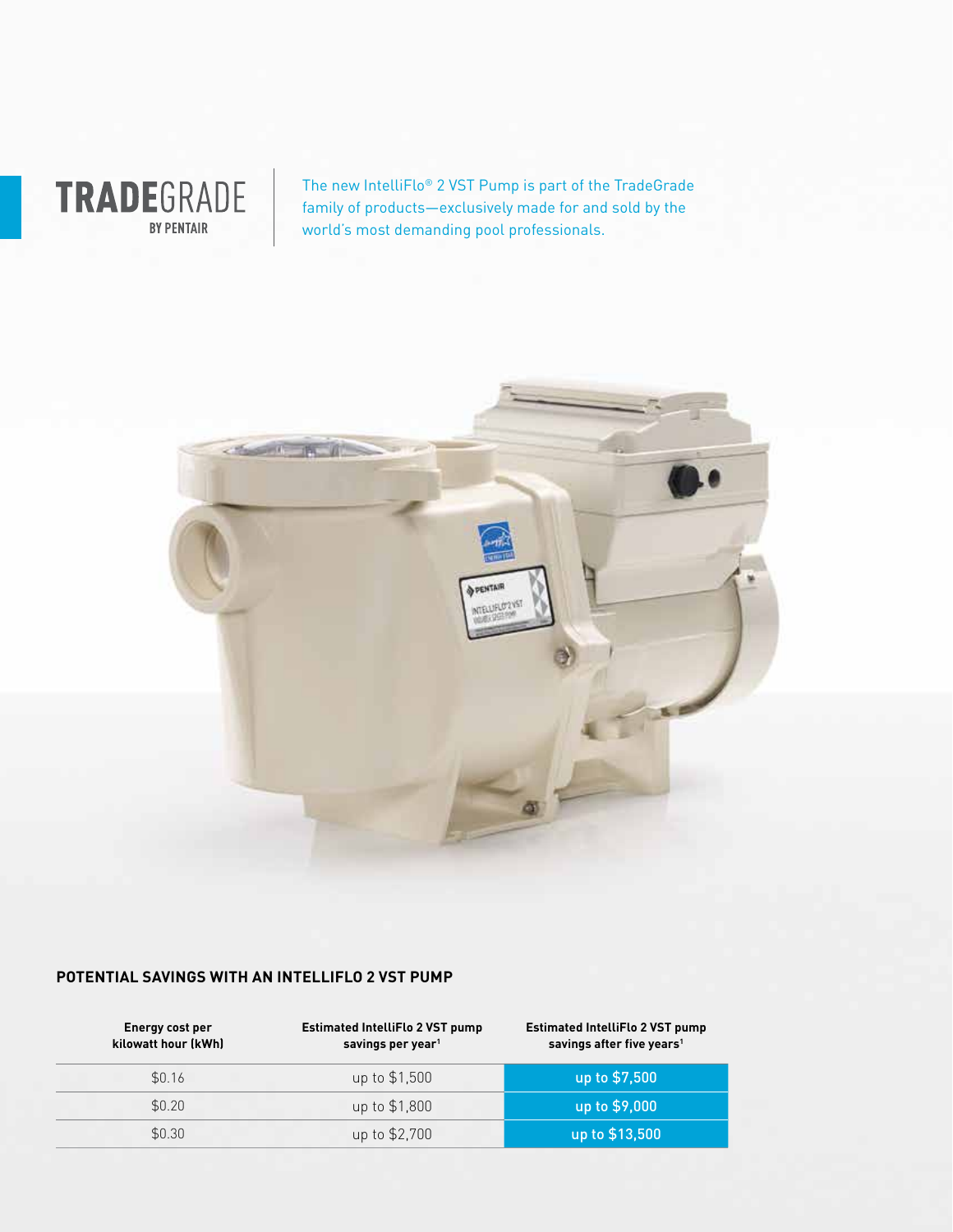## **Installed in more pools worldwide than any other variable speed pump.**

PENTAIR'S ENERGY-SAVING VARIABLE SPEED TECHNOLOGY IS TRUSTED BY POOL BUILDERS, RETAILERS AND SERVICE PROFESSIONALS.

The IntelliFlo variable speed pump that started a revolution in energy savings is the world's best-selling VS pump. And now, the new IntelliFlo 2 VST pump makes the best even better. With energy savings of up to 90%<sup>1</sup> versus conventional pumps, a new easy-to-read rotatable keypad and advanced programming capabilities, pool pros and pool owners love it even more. Plus, it has proven field reliability that no other competitor can match.

1 Savings based on variable speed pump compared to a single-speed pump running 12 hours per day at an average of \$0.16 per kWh in a 20,000 gallon pool. Actual savings may vary based on local utility rates, pool size, pump run time, pump horsepower, pump rpm, plumbing size and length, pump model, service factor and other hydraulic factors.



#### **Runs on the same principles as a hybrid car**

The advanced permanent magnet motor is far more efficient than single- and two-speed pumps



**More environmentally responsible** Dramatically reduces electricity consumption



#### **Ready for anything** Communicates with automation to support all your equipment perfectly





**Energy savings of up to 90%1** Moves water more efficiently at lower speeds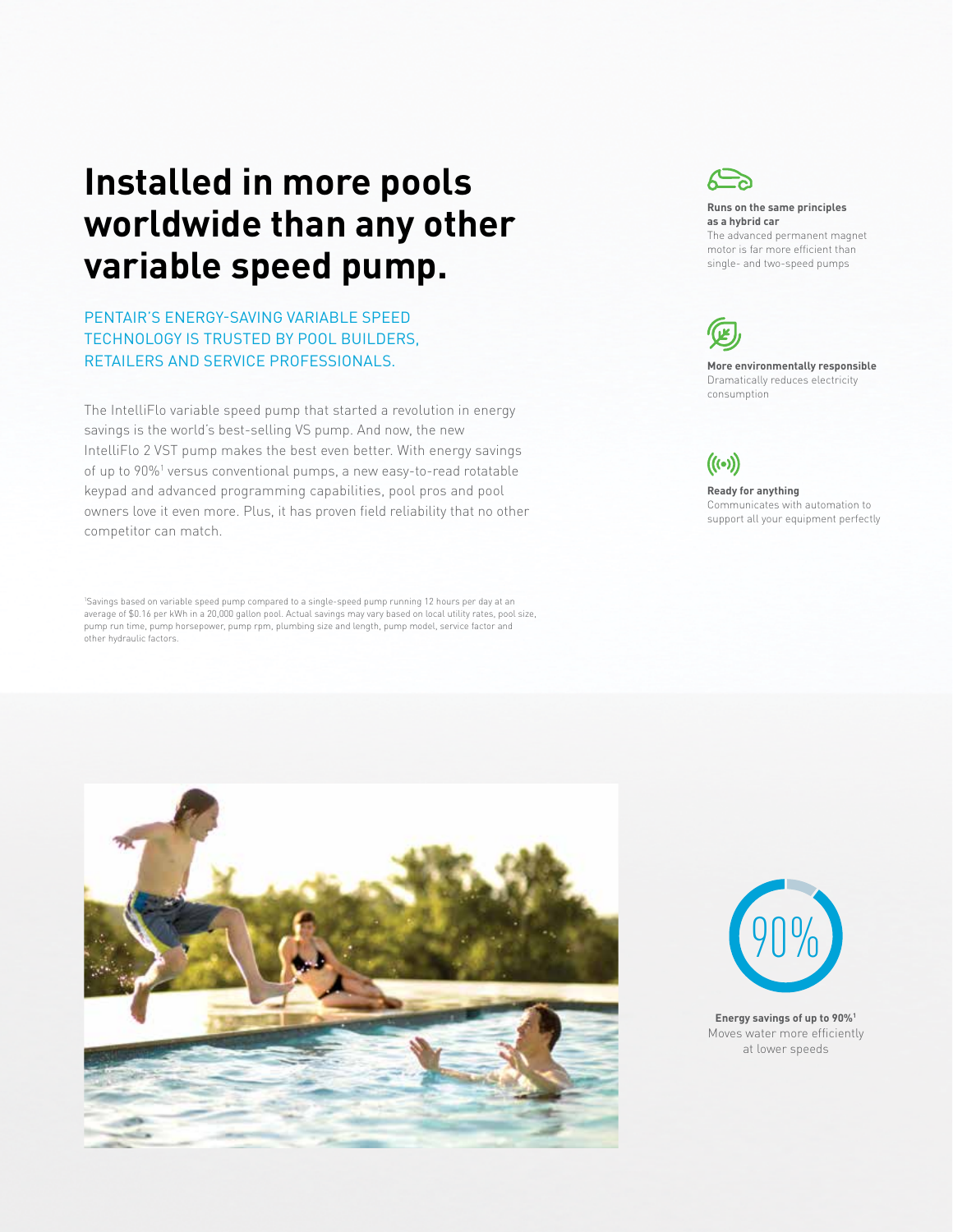## **Whatever features you fancy, the IntelliFlo® 2 VST Pump can handle them, even remotely.\***

### DESIGNED TO HANDLE YOUR POOL'S AUTOMATION NEEDS AND STILL DELIVER MAXIMUM ENERGY EFFICIENCY.

To meet your pool's needs today—and be ready for upgrades tomorrow—there's no better choice than the IntelliFlo 2 VST Variable Speed Pump. Designed to pair with Pentair EasyTouch® or IntelliTouch® Automation Systems, this advanced pump can be programmed to deliver the right flow required for filtration, water features, spas and other equipment. With IntelliFlo 2 VST, you can add equipment and features, or change them, without reducing pump performance and while still providing maximum energy efficiency.



### **INTELLIFLO 2 VST HELPS POWER YOUR POOL**

The IntelliFlo 2 VST Variable Speed Pump is designed to maximize the convenience and efficiency provided by Pentair EasyTouch or IntelliTouch automation systems. In response to system commands, the pump delivers just the right water flow so all your equipment operates effectively and efficiently.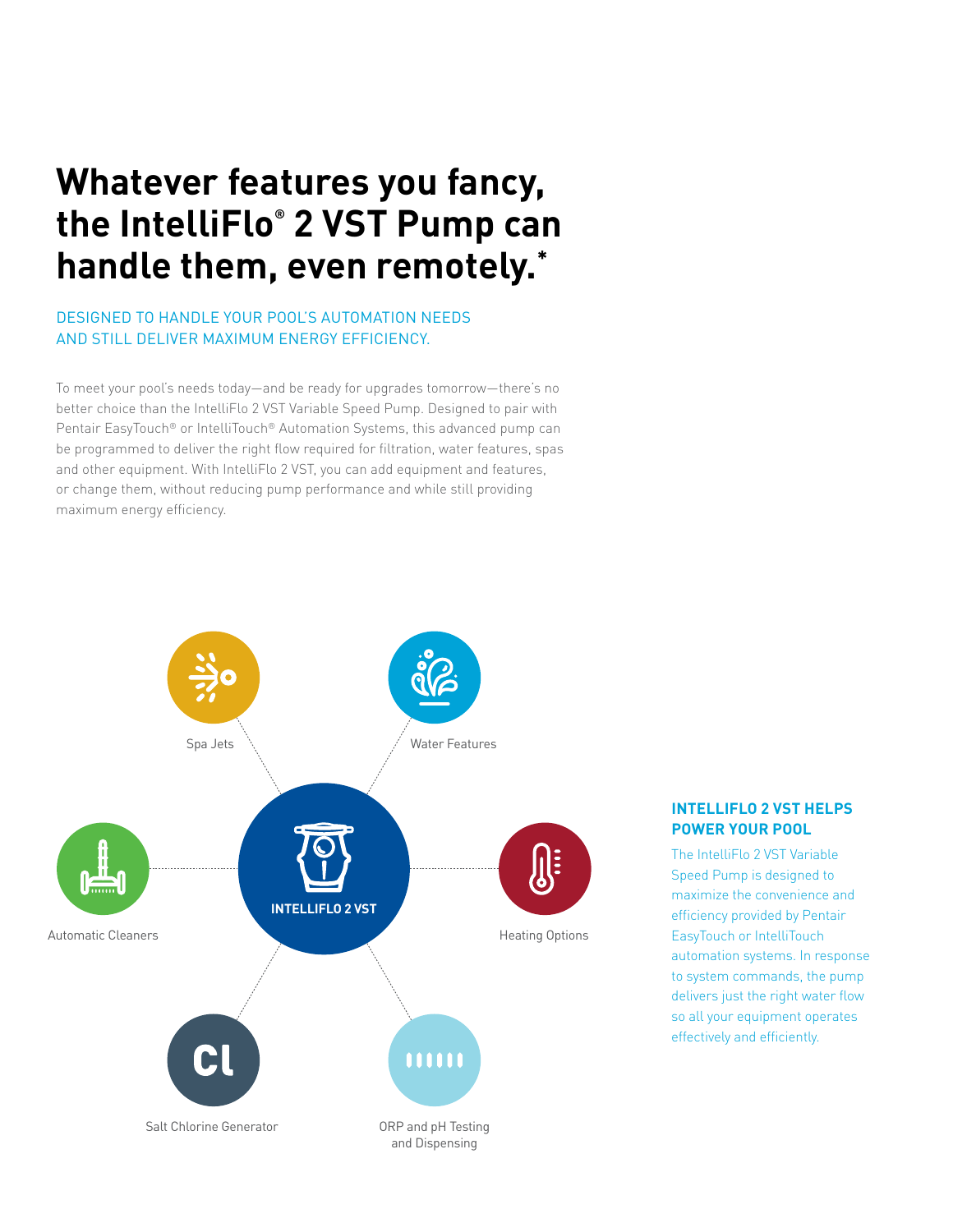

The IntelliFlo 2 VST pump interfaces with Pentair automation systems to give you the convenience of mobile device control.<sup>\*</sup>







+ For remote access via a computer, smartphone or mobile digital device, requires the separate purchase of a ScreenLogic® Interface.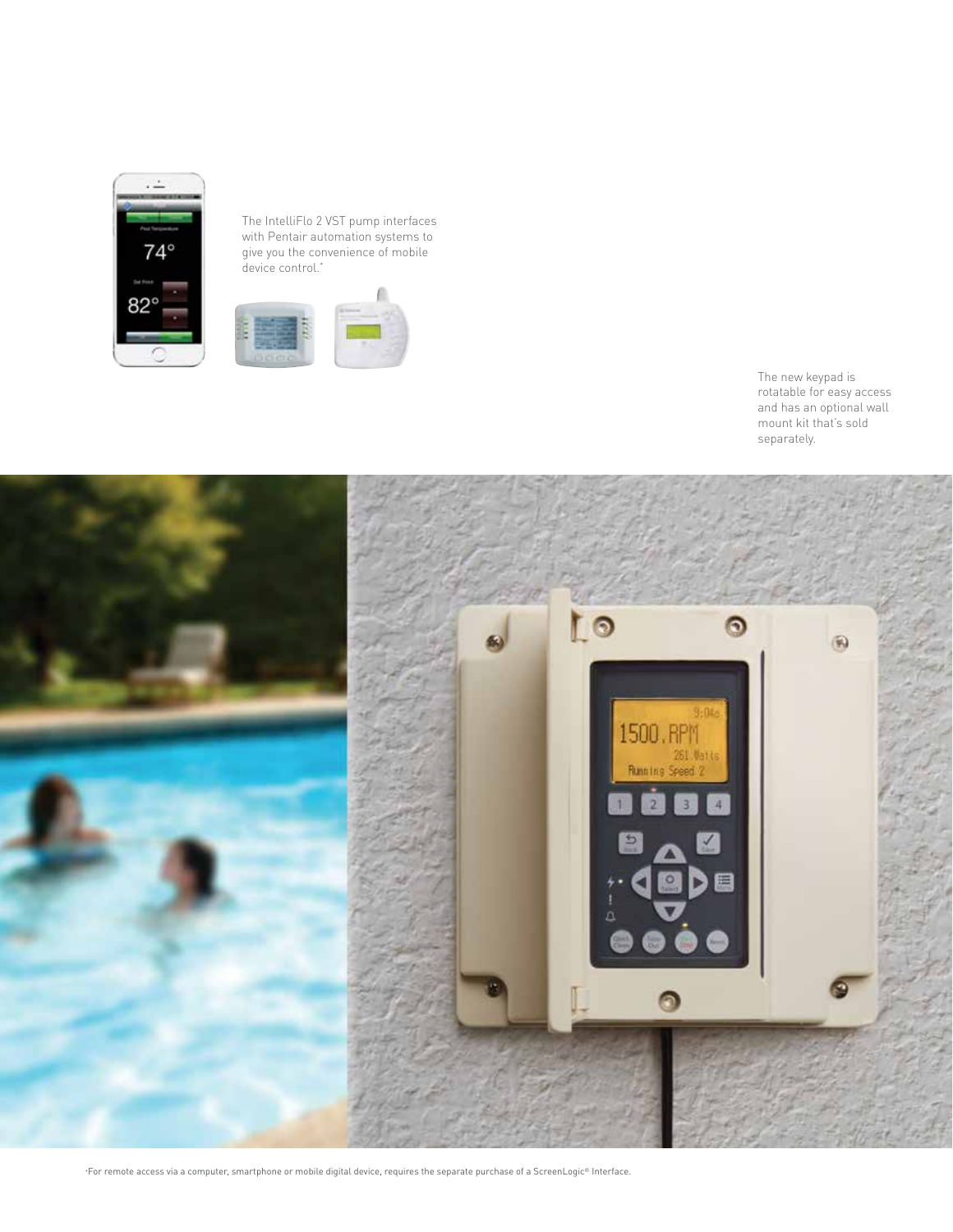#### **How quiet is the IntelliFlo® 2 VST Pump?**

So quiet you might not even know it's operating.



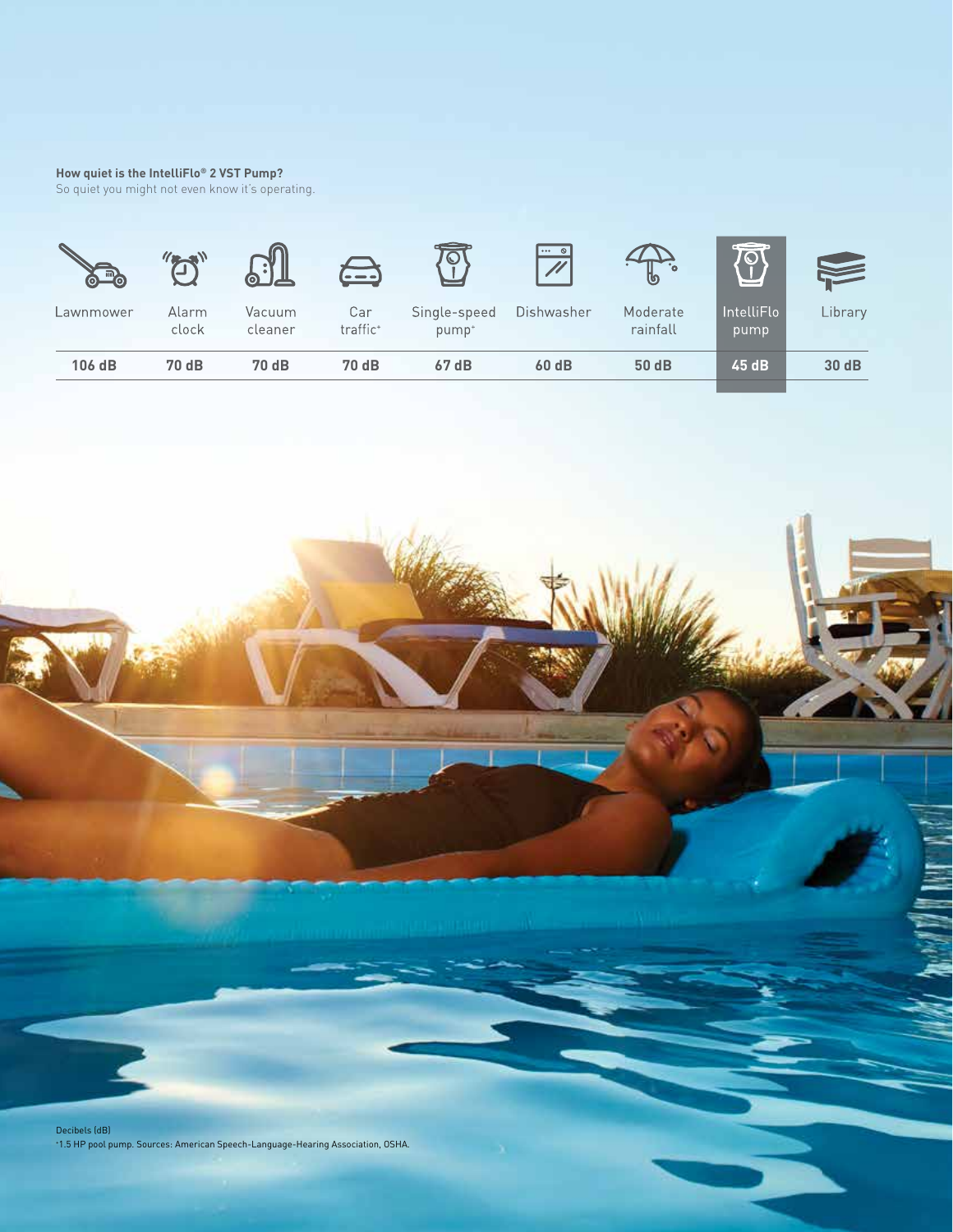## **Whisper-quiet operation, easy to own and so much more.**

### INNOVATION GOES INTO EVERY INTELLIFLO 2 VST FOR EFFICIENCY, ENERGY SAVINGS AND UNIVERSAL APPEAL.

Quiet means you enjoy a more relaxing, satisfying pool and spa experience, because the IntelliFlo 2 VST pump is the quietest pump on the planet. Its permanent magnet motor virtually eliminates unpleasant, high-pitched noise. And with its totally enclosed fan-cooled (TEFC) design, you might not even know it's operating at low speeds.



Built-in diagnostics protect the pump for longer service life

Only brand with over 10 years of field-proven reliability



Menus are easier than ever to use

Totally enclosed fan-cooled design for quiet operation and long life